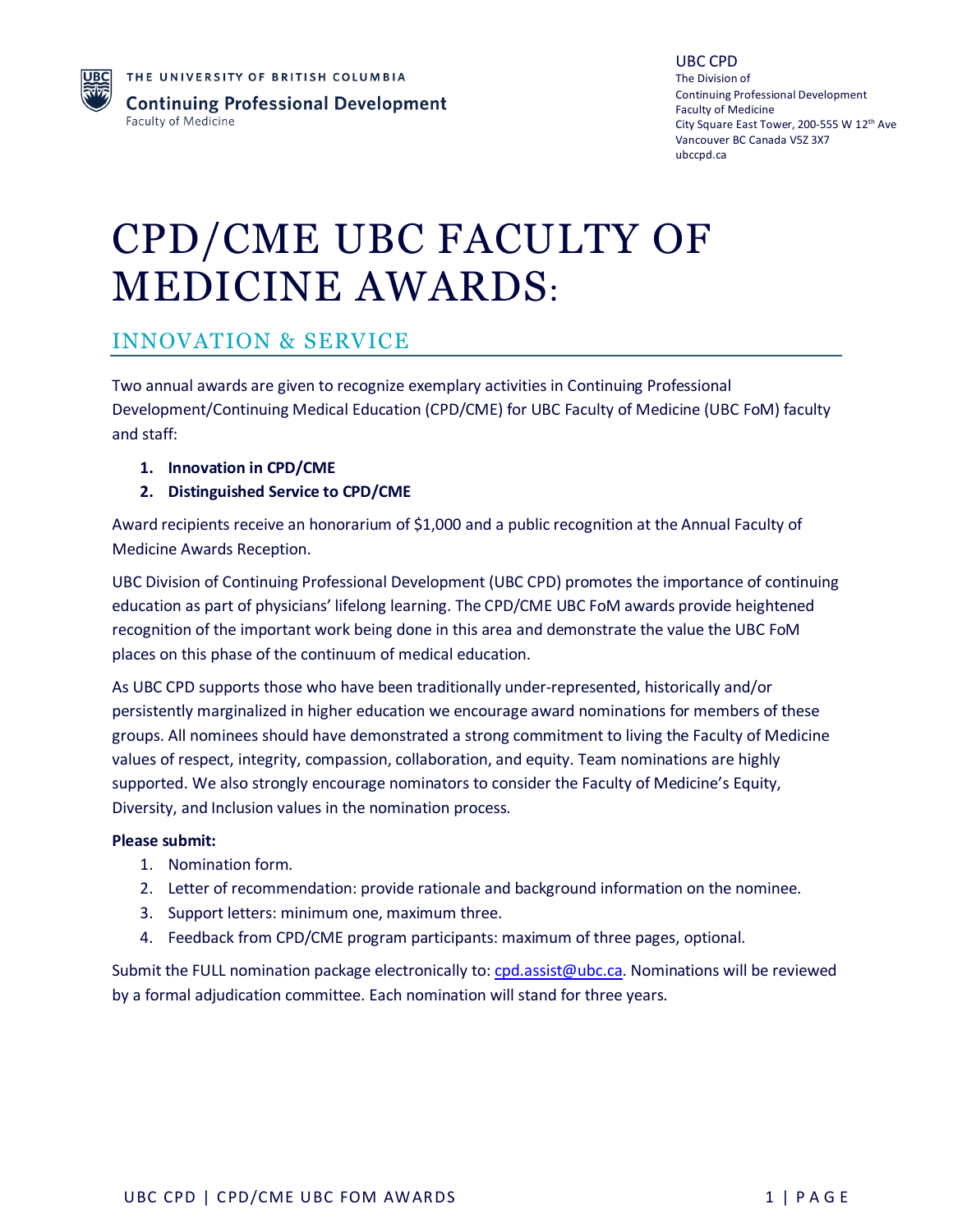

THE UNIVERSITY OF BRITISH COLUMBIA **Continuing Professional Development** Faculty of Medicine

#### UBC CPD

The Division of Continuing Professional Development Faculty of Medicine City Square East Tower, 200-555 W 12<sup>th</sup> Ave Vancouver BC Canada V5Z 3X7 ubccpd.ca

### Awards Criteria

|           | <b>Innovation in CPD/CME</b>                                                                      |           | <b>Distinguished Service to CPD/CME</b>                                   |
|-----------|---------------------------------------------------------------------------------------------------|-----------|---------------------------------------------------------------------------|
|           | Originality, creativity, novelty or ingenuity of                                                  | $\bullet$ | Innovation, creativity and ingenuity;                                     |
|           | method, delivery or application of technology;                                                    | $\bullet$ | Research or other scholarly activity;                                     |
| $\bullet$ | Innovation in course design, promotion,<br>organization, or achievement of educational            |           | Administrative contributions to the field of                              |
|           | objectives;                                                                                       |           | CPD/CME;                                                                  |
|           | Relevance to the needs of the target population;                                                  | $\bullet$ | Contributions in teaching, program<br>development or other related areas; |
|           | The potential value of the CME/CPD activity to<br>transmit or apply existing knowledge to improve | $\bullet$ | Number and frequency of contributions;                                    |
|           | practice and health outcomes.                                                                     | $\bullet$ | Feedback of participants                                                  |
| $\bullet$ | Efforts towards developing capacity for those                                                     | $\bullet$ | Efforts towards developing capacity for                                   |
|           | who have been traditionally under-represented,                                                    |           | those who have been traditionally under-                                  |
|           | historically and/or persistently marginalized in<br>higher education                              |           | represented, historically and/or persistently                             |
|           |                                                                                                   |           | marginalized in higher education                                          |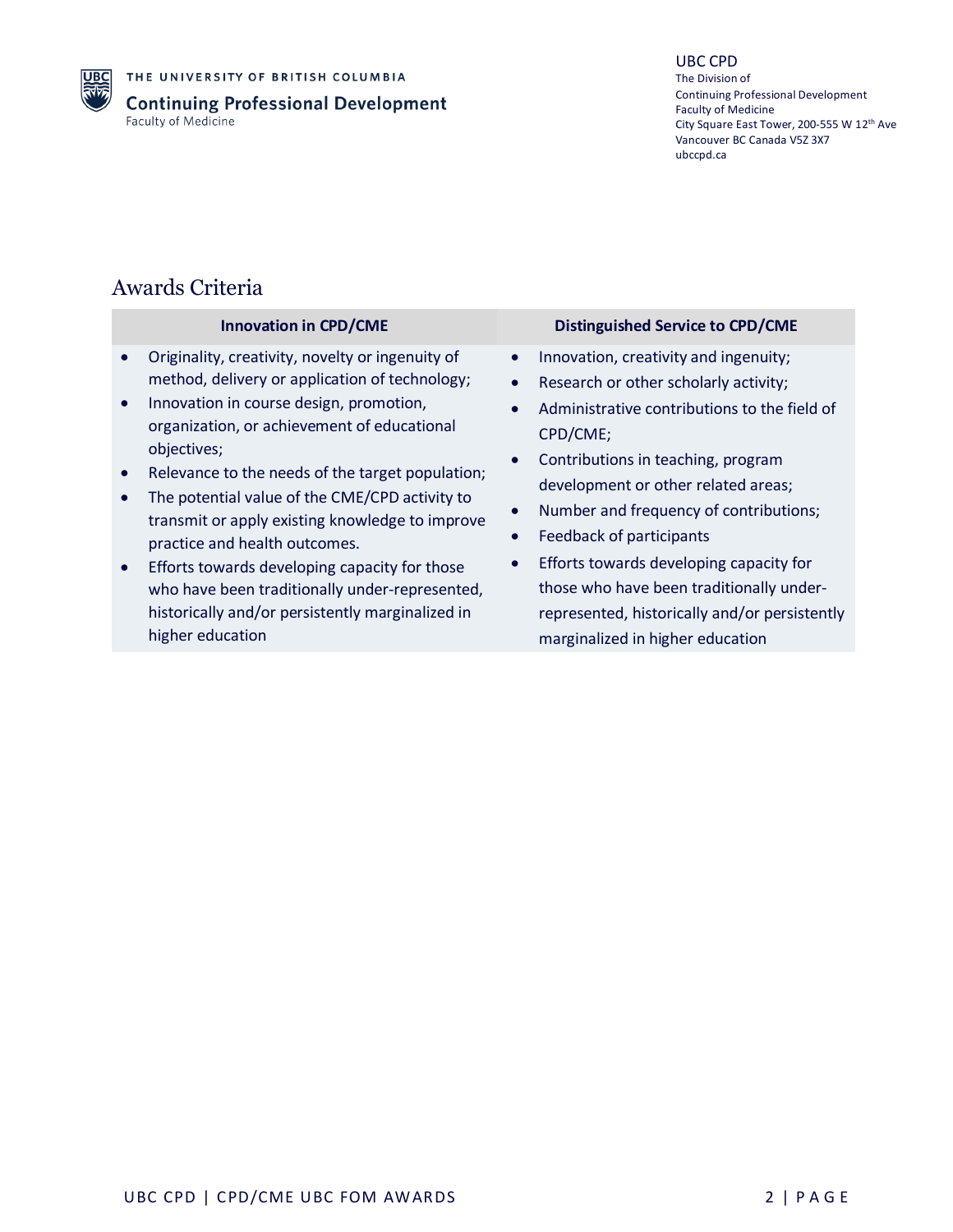### CPD/CME UBC Faculty of Medicine Awards:

#### NOMINATION FORM

| Date:                  | Nomination deadline:                                                                                                                                                                                                           |
|------------------------|--------------------------------------------------------------------------------------------------------------------------------------------------------------------------------------------------------------------------------|
| Your Name:             |                                                                                                                                                                                                                                |
| Phone:                 |                                                                                                                                                                                                                                |
| Address:<br>(business) | <u> 1989 - Johann Stoff, amerikansk politiker (d. 1989)</u>                                                                                                                                                                    |
|                        | <b>Nomination for (choose one):</b> $\Box$ Innovation in CPD/CME $\Box$ Distinguished Service to CPD/CME                                                                                                                       |
| Nominee(s):            | <u> 1989 - Johann Stoff, deutscher Stoffen und der Stoffen und der Stoffen und der Stoffen und der Stoffen und der</u>                                                                                                         |
| Phone:                 | Email: Email: Email: Email: Email: Email: Email: Email: Email: Email: Email: Email: Email: Email: Email: Email: Email: Email: Email: Email: Email: Email: Email: Email: Email: Email: Email: Email: Email: Email: Email: Email |
| Address:<br>(business) | and the state of the state of the state of the state of the state of the state of the state of the state of the                                                                                                                |

**Citation for publication:** summarize the nominee's innovation OR service to CPD/CME. Maximum 100 words: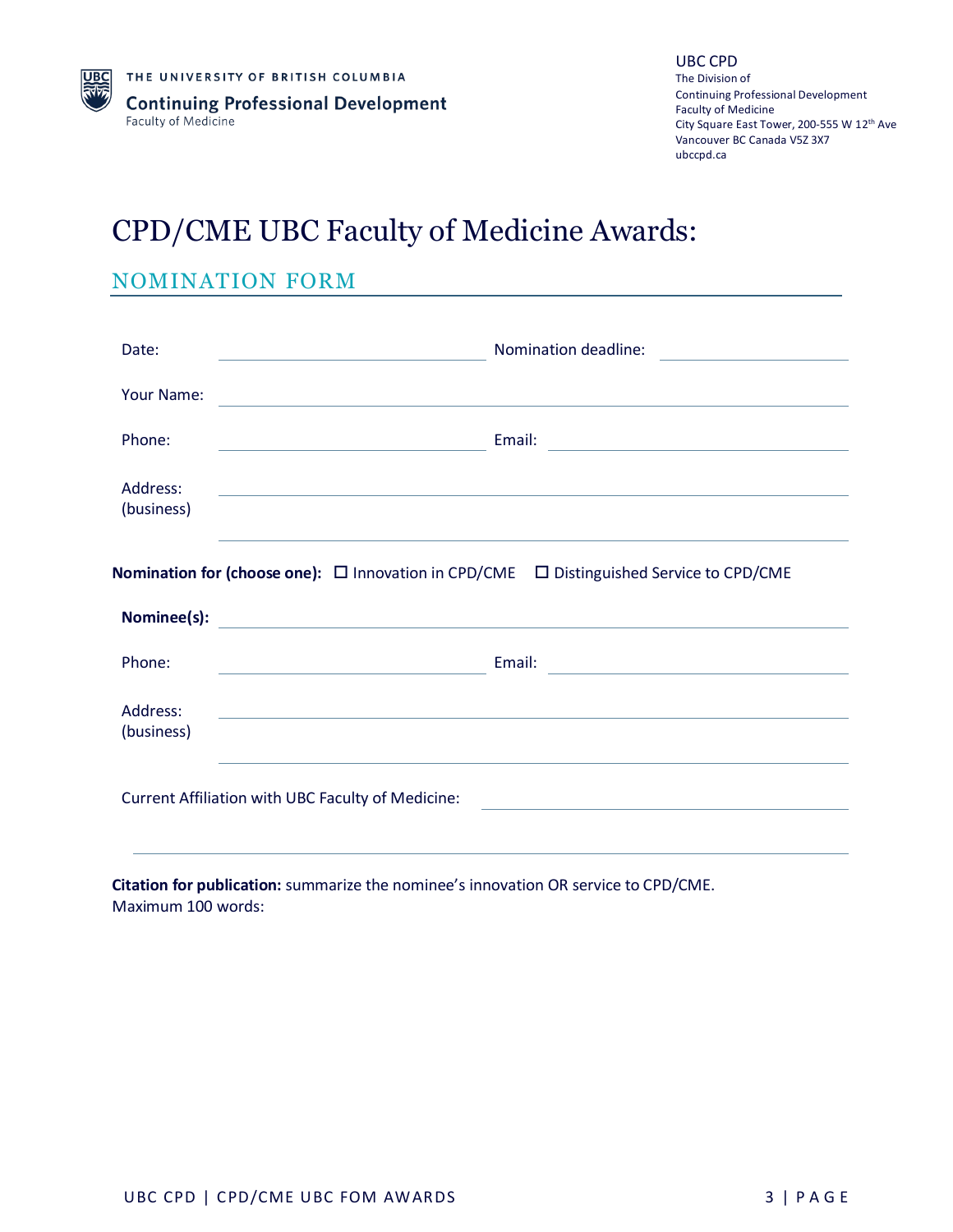

### CPD/CME UBC Faculty of Medicine Awards:

### LETTER OF RECOMMENDATION

Maximum of 1000 words: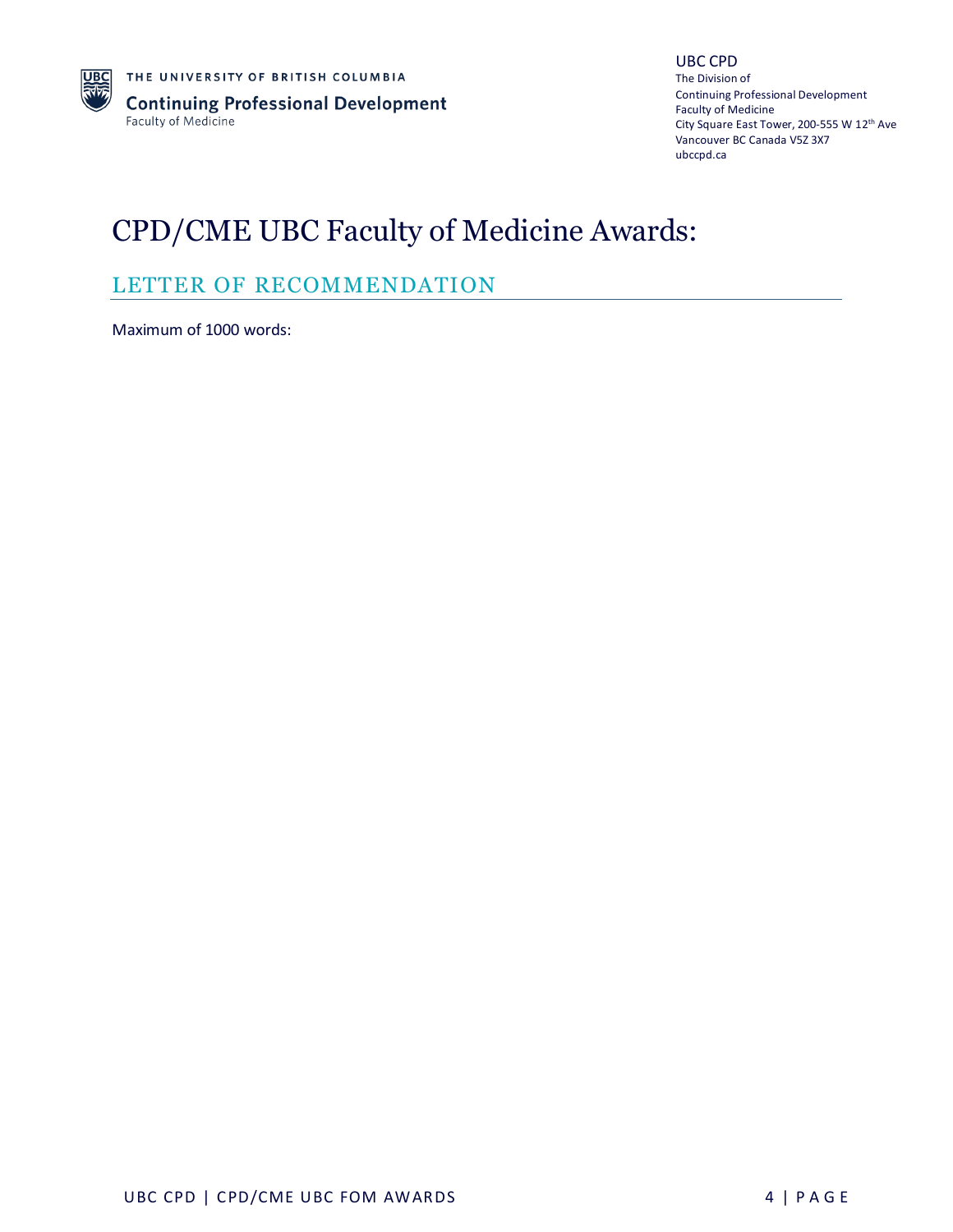

THE UNIVERSITY OF BRITISH COLUMBIA **Continuing Professional Development**<br>Faculty of Medicine

Letter of recommendation | page 2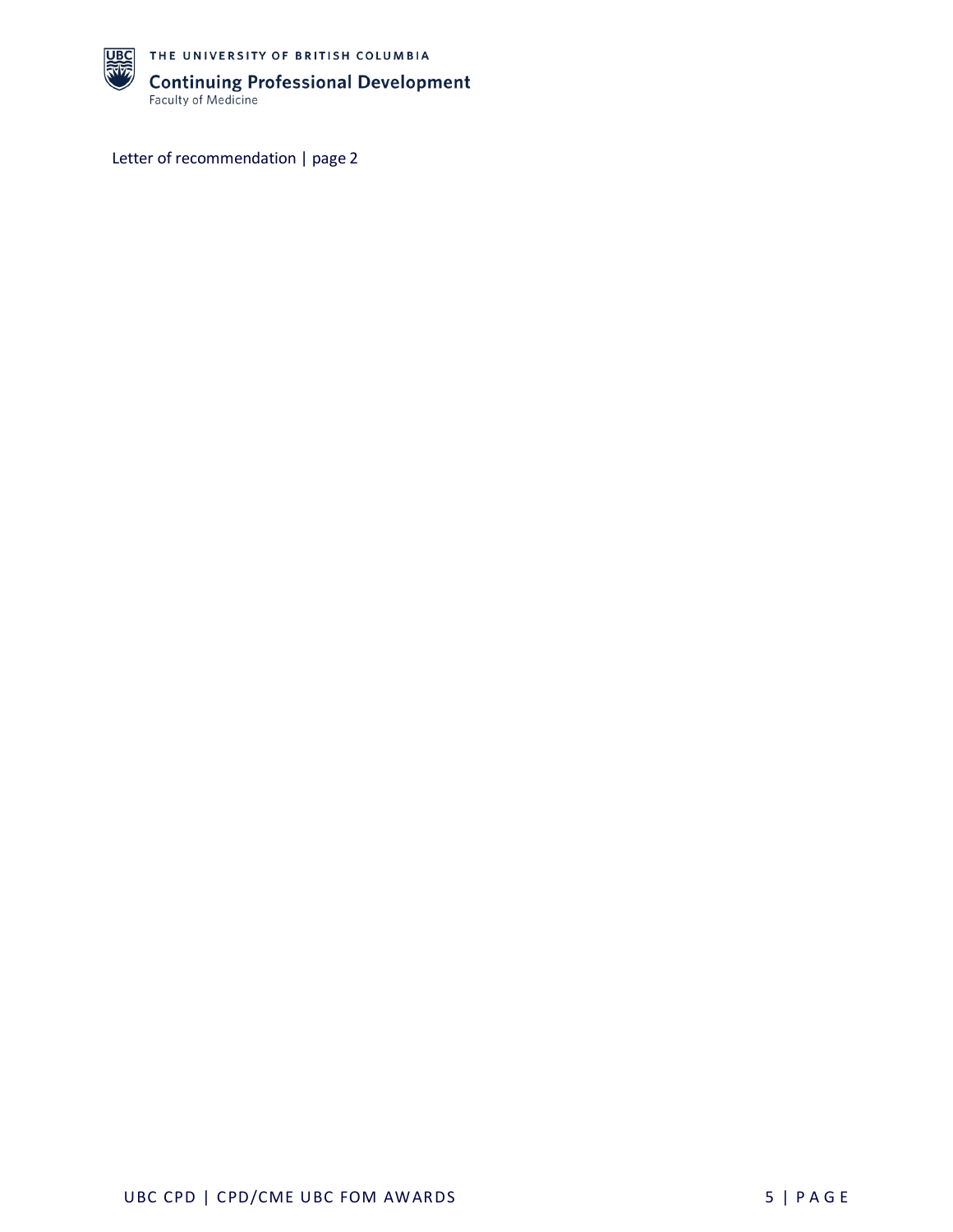UBC CPD The Division of [Continuing Professional Development](https://ubccpd.ca/awards) Faculty of Medicine City Square East Tower, 200-555 W 12<sup>th</sup> Ave Vancouver BC Canada V5Z 3X7 T 604.675.3777 F 604.675.3778 [ubccpd.ca](http://ubccpd.ca/)

# CPD/CME UBC Faculty of Medicine Awards:

### FEEDBACK FROM PROGRAM PARTICIPANTS

Maximum of 3 pages: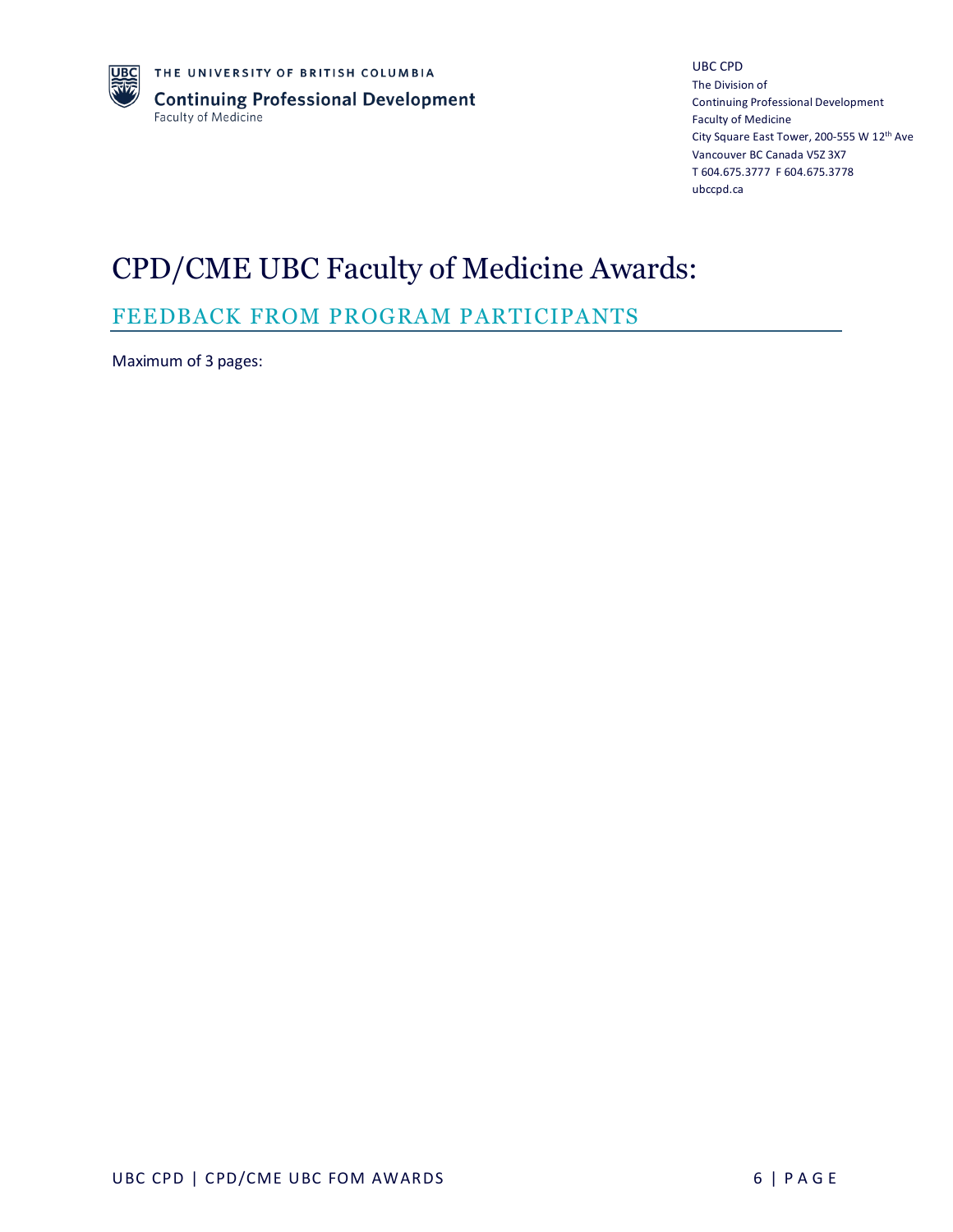

THE UNIVERSITY OF BRITISH COLUMBIA **Continuing Professional Development**<br>Faculty of Medicine

Feedback from program participants | page 2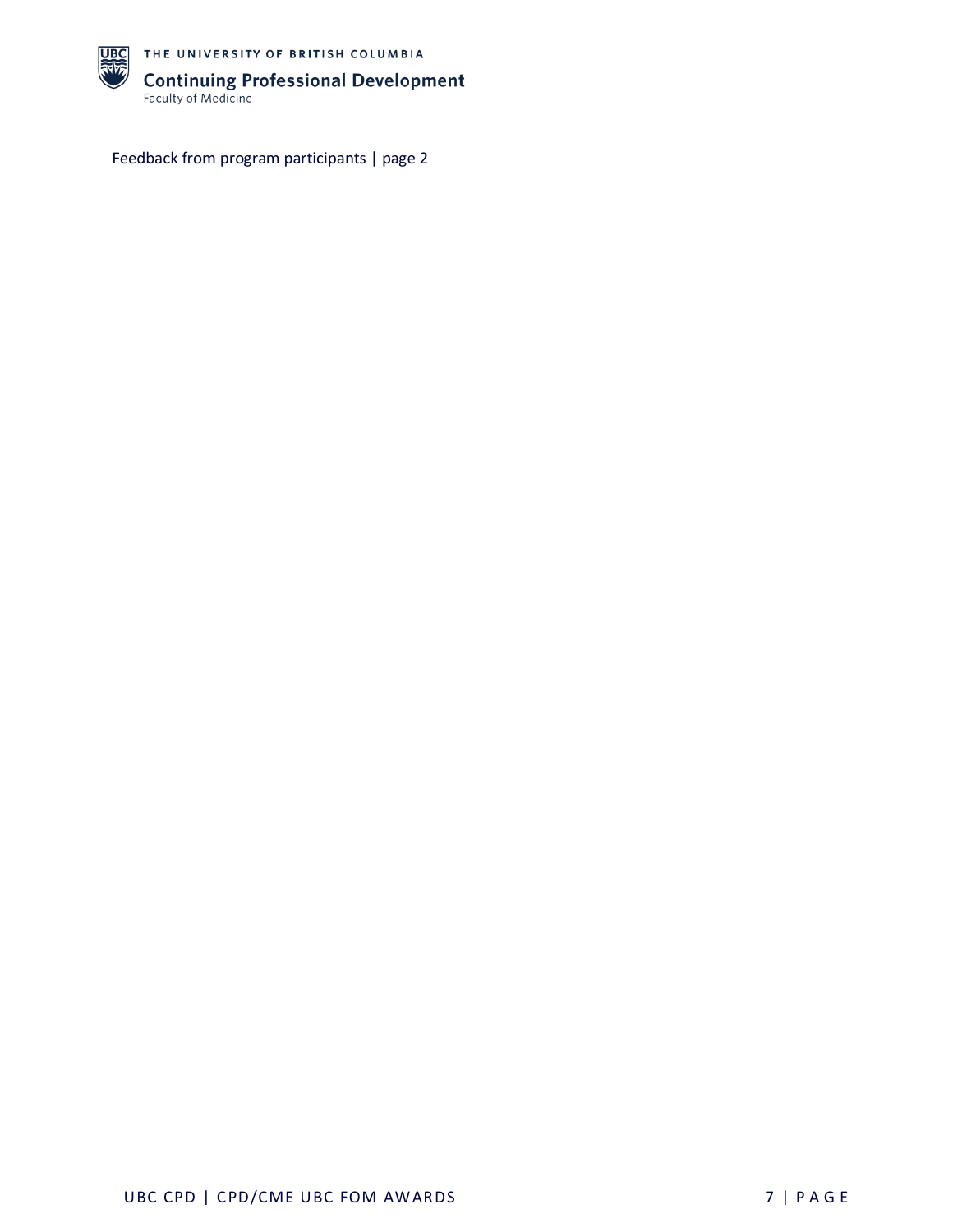

THE UNIVERSITY OF BRITISH COLUMBIA **Continuing Professional Development**<br>Faculty of Medicine

Feedback from program participants | page 3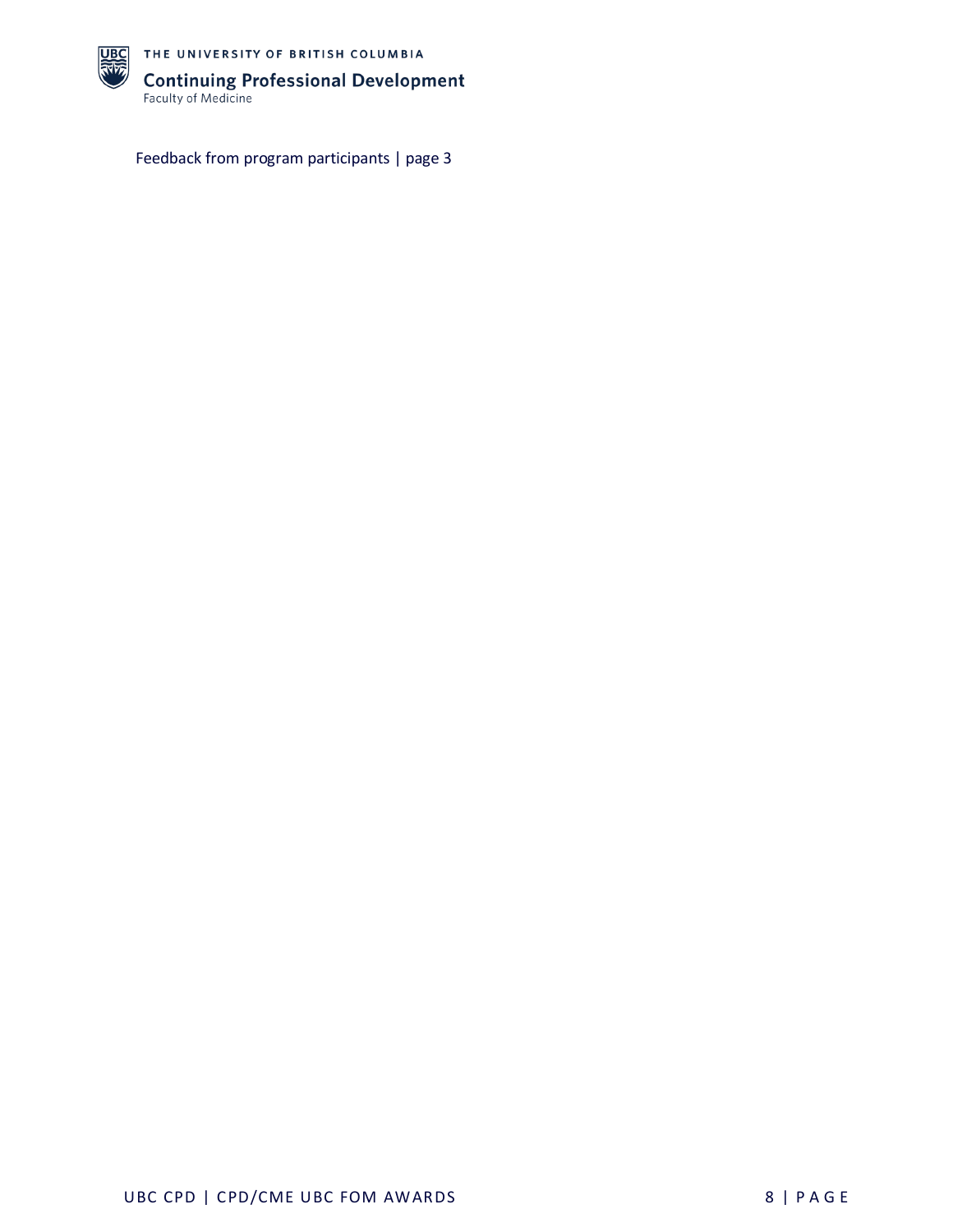# CPD/CME UBC Faculty of Medicine Awards:

### SUPPORT LETTER

Maximum of 1000 words: